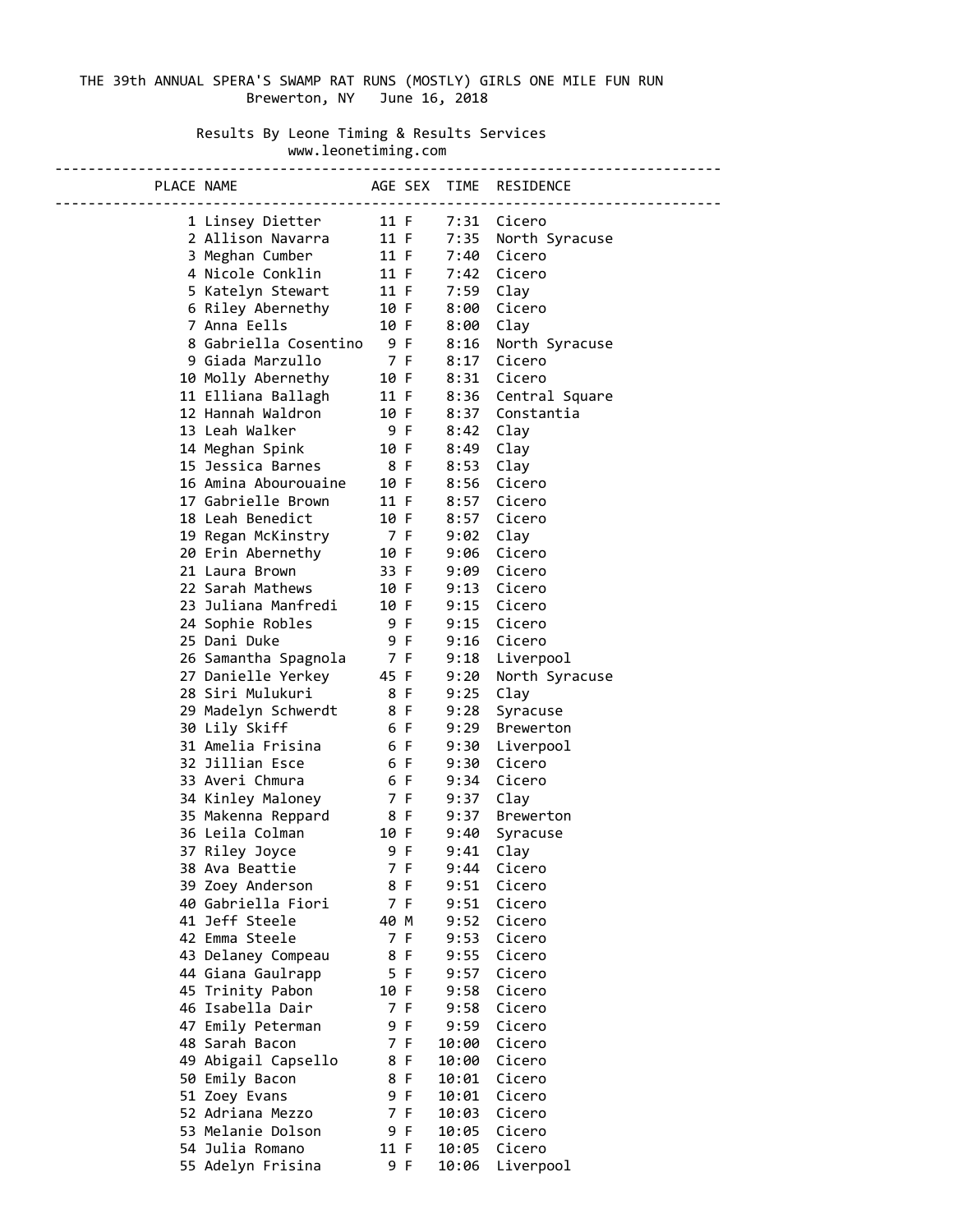| 56 Finley Bennett       | 6 F   | 10:06 | Syracuse       |
|-------------------------|-------|-------|----------------|
| 57 Megan Klering        | 9 F   | 10:09 | Brewerton      |
| 58 Ava Robles           | 8 F   | 10:11 | Cicero         |
| 59 Dleanie Green        | 8 F   | 10:12 | Cicero         |
| 60 Ava Lawrence         | 8 F   | 10:13 | Cicero         |
| 61 Kayleigh Stevens     | 8 F   | 10:15 | Cicero         |
| 62 Olivia Goodell       | 6 F   | 10:17 | Cicero         |
| 63 Megan Darby          | 10 F  | 10:17 | Cicero         |
| 64 Caitlyn Klei         | 8 F   | 10:19 | Bridgeport     |
|                         | 10 F  |       | Constantia     |
| 65 Emily Waldron        |       | 10:21 |                |
| 66 Adrianna Palmer      | 7 F   | 10:24 | Clay           |
| 67 Grace Daniels        | 7 F   | 10:24 | Cicero         |
| 68 Jonathan Dehay       | 40 M  | 10:26 | Cicero         |
| 69 Addison Dehay        | 6 F   | 10:26 | Cicero         |
| 70 Taylor Szymanowski   | 8 F   | 10:28 | Cicero         |
| 71 Brian Studt          | 51 M  | 10:28 | Cicero         |
| 72 London Kontak        | 6 F   | 10:28 | Clay           |
| 73 Adam Hill            | 45 M  | 10:31 | Cicero         |
| 74 Amber Hill           | 9 F   | 10:31 | Cicero         |
| 75 Travis Yerkey        | 47 M  | 10:33 | Syracuse       |
| 76 Frankie Marzullo     | 8 F   | 10:34 | Cicero         |
| 77 Savannah Yerkey      | 8 F   | 10:34 | Syracuse       |
| 78 Charlotte Lowe       | 8 F   | 10:37 | Cicero         |
| 79 Megan Kinney         | 8 F   | 10:37 | Cicero         |
| 80 Sophia Guanciale     | 9 F I | 10:40 | Cicero         |
| 81 Reese Reppard        | 9 F   | 10:40 | Cicero         |
| 82 Rebecah Coffey       | 9 F   | 10:41 | Cicero         |
| 83 Natalie Thayer       | 6 F   | 10:42 | Cicero         |
| 84 Cadence Bleser       | 8 F   | 10:47 | Cicero         |
| 85 Lucia Femenella      | 7 F   | 10:57 | Cicero         |
| 86 Mara Yakowec         | 6 F   | 10:57 |                |
| 87 Maria Yakowec        | 37 F  |       | Bridgeport     |
|                         |       | 10:58 | Bridgeport     |
| 88 Nancy Bryant         | 56 F  | 10:59 | Syracuse       |
| 89 Javier Lorenzo       | 42 M  | 11:00 | Cicero         |
| 90 Javier Lorenzo       | 7 F   | 11:01 | Cicero         |
| 91 Kayla Turner         | 8 F   | 11:07 | Cicero         |
| 92 Hadley Devries       | 13 M  | 11:08 | Syracuse       |
| 93 Maliah Pastor        | 7 F   | 11:09 | Cicero         |
| 94 Micayla Whitmore     | 7 F   | 11:14 | Cicero         |
| 95 Chloe Peterman       | 7 F   | 11:14 | Cicero         |
| 96 Lily Evans           | 7 F   | 11:17 | Cicero         |
| 97 Eric Sopchak         | 37 M  | 11:18 | Cicero         |
| 98 Allison Sopchak      | 6 F   | 11:19 | Cicero         |
| 99 Evie Lobczowski      | 4 F   | 11:20 | Syracuse       |
| 100 Rachel Ganser       | 12 F  | 11:21 | West Monroe    |
| 101 Harper Carelli      | 8 F   | 11:24 | Clay           |
| 102 Makenna Kiesznowski | 14 F  | 11:27 | North Syracuse |
| 103 Marisa Leone        | 10 F  | 11:34 | Syracuse       |
| 104 Braelynn Bradish    | 7 F   | 11:34 | Clay           |
| 105 Eileen Abourouaine  | 47 F  | 11:35 | Cicero         |
| 106 Riley Wallace       | 7 F   | 11:41 | Cicero         |
| 107 Liliana Salamida    | 10 F  | 11:42 | Cicero         |
| 108 Elizabeth Moreno    | 13 F  | 11:45 | Clay           |
| 109 Natalie Hanas       | 9 F   | 11:52 | Clay           |
| 110 Selena Moreno       | 10 F  | 11:52 | Clay           |
| 111 Samantha Moreno     |       |       |                |
|                         | 10 F  | 11:56 | Clay<br>Cicero |
| 112 Hailey Armelino     | 11 F  | 11:57 |                |
| 113 Madeline Canastra   | 8 F   | 11:58 | Cicero         |
| 114 Evelyn Reid         | 5 F   | 11:58 | Cicero         |
| 115 Isabella Lance      | 10 F  | 12:01 | Cicero         |
| 116 Gianna Purchiaroni  | 8 F   | 12:03 | Cicero         |
| 117 Jessica Purchiaroni | 33 F  | 12:03 | Cicero         |
| 118 Amanda Wallace      | 27 F  | 12:04 | Liverpool      |
| 119 Ava Bellucci        | 6 F   | 12:05 | Cicero         |
| 120 Nick Guanciale      | 32 M  | 12:05 | Liverpool      |